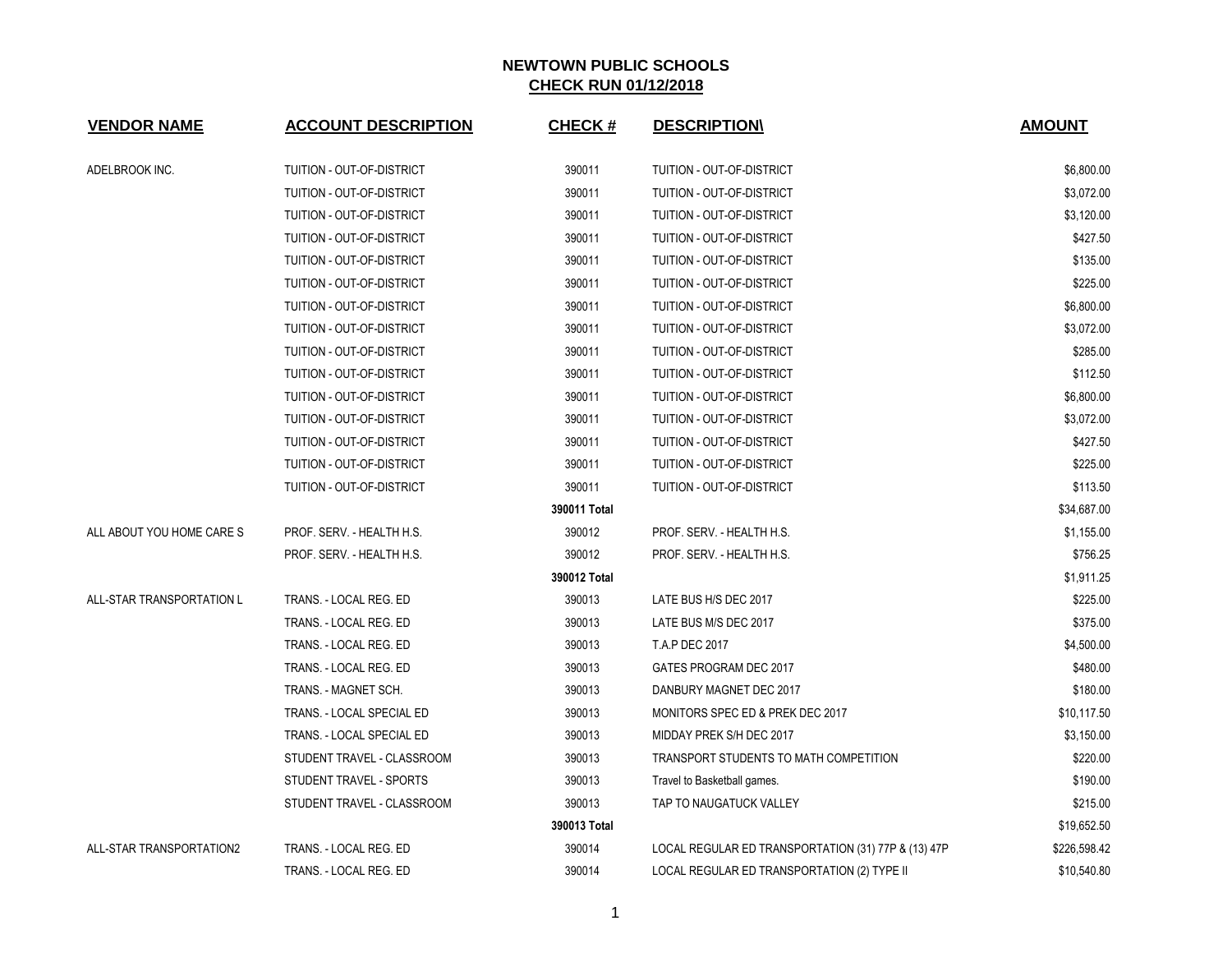| <b>VENDOR NAME</b>        | <b>ACCOUNT DESCRIPTION</b>     | <b>CHECK#</b> | <b>DESCRIPTION\</b>                                  | <b>AMOUNT</b> |
|---------------------------|--------------------------------|---------------|------------------------------------------------------|---------------|
| ALL-STAR TRANSPORTATION2  | <b>TRANS. - PRIVATE</b>        | 390014        | ST. ROSE TRANSPORTATION                              | \$19,247.03   |
|                           | TRANS. - PRIVATE               | 390014        | F. WOODS TRANSPORTATION                              | \$5,015.00    |
|                           | TRANS. - PRIVATE               | 390014        | H. VALLEY TRANSPORTATION                             | \$4,867.50    |
|                           | TRANS. - MAGNET SCH.           | 390014        | DANBURY MAGNET TRANSPORTATION                        | \$2,970.00    |
|                           | TRANS. - MAGNET SCH.           | 390014        | ECA (ACCES) TRANSPORTATION                           | \$4,248.00    |
|                           | TRANS. - MAGNET SCH.           | 390014        | RCA (CES) TRANSPORTATION                             | \$4,130.00    |
|                           | TRANS. - NONNEWAUG             | 390014        | NONNEWAUG TRANSPORTATION                             | \$3,891.50    |
|                           | TRANS. - VO/TECH.              | 390014        | <b>HATS TRANSPORTATION</b>                           | \$5,339.50    |
|                           | TRANS. - LOCAL SPECIAL ED      | 390014        | LSPED TRANSPORTATION (3) WHEEL-CHAIR, (6) TYPE II    | \$34,271.50   |
|                           |                                | 390014 Total  |                                                      | \$321,119.25  |
| ALTUS POWER FUNDS, LLC SE | ELECTRICITY - M.S.             | 390015        | ELEC 9,315. KWH                                      | \$782.46      |
|                           | ELECTRICITY - M.S.             | 390015        | <b>ELEC 3,002. KWH</b>                               | \$252.17      |
|                           |                                | 390015 Total  |                                                      | \$1,034.63    |
| AMAZON (12)               | INSTR. SUPPLIES - CLASSROOM    | 390016        | For classroom items need throughout the school year. | \$32.14       |
|                           | INSTR. SUPPLIES - CLASSROOM    | 390016        | For classroom items need throughout the school year. | \$32.95       |
|                           | INSTR. SUPPLIES - CLASSROOM    | 390016        | For classroom items need throughout the school year. | \$63.50       |
|                           | INSTR. SUPPLIES - CLASSROOM    | 390016        | For classroom items need throughout the school year. | \$208.36      |
|                           |                                | 390016 Total  |                                                      | \$336.95      |
| AMAZON (9)                | <b>INSTR. SUPPLIES - ART</b>   | 390017        | REVLON COMPACT HAIR DRYERS                           | \$149.97      |
|                           | <b>INSTR. SUPPLIES - MUSIC</b> | 390017        | <b>FIREPOWER REPLACEMENT</b>                         | \$113.00      |
|                           | <b>INSTR. SUPPLIES - MUSIC</b> | 390017        | 4 DRAWER CABINET- MODWAY VEER DRAFTING CHAIR         | \$380.94      |
|                           |                                | 390017 Total  |                                                      | \$643.91      |
| AQUARION WATER COMPANY OF | WATER - H.                     | 390018        | WATER 200332183 26. THOU GAL                         | \$367.20      |
|                           | WATER - S.H.                   | 390018        | WATER 200391787 36 THOU GAL                          | \$570.06      |
|                           | WATER - S.H.                   | 390018        | <b>WATER 200389638 FIRE LINE</b>                     | \$203.10      |
|                           | WATER - M.G.                   | 390018        | WATER 200330675 M/G FIRE                             | \$179.20      |
|                           | WATER - M.G.                   | 390018        | WATER 200331002 44. THOU GAL                         | \$470.17      |
|                           | WATER - M.S.                   | 390018        | WATER 200330637 67.THOU GAL                          | \$601.73      |
|                           | WATER - H.S.                   | 390018        | WATER 200328345 H/S IRRIGATION                       | \$218.46      |
|                           | WATER - H.S.                   | 390018        | WATER 200328870 171. THOU GAL                        | \$1,196.68    |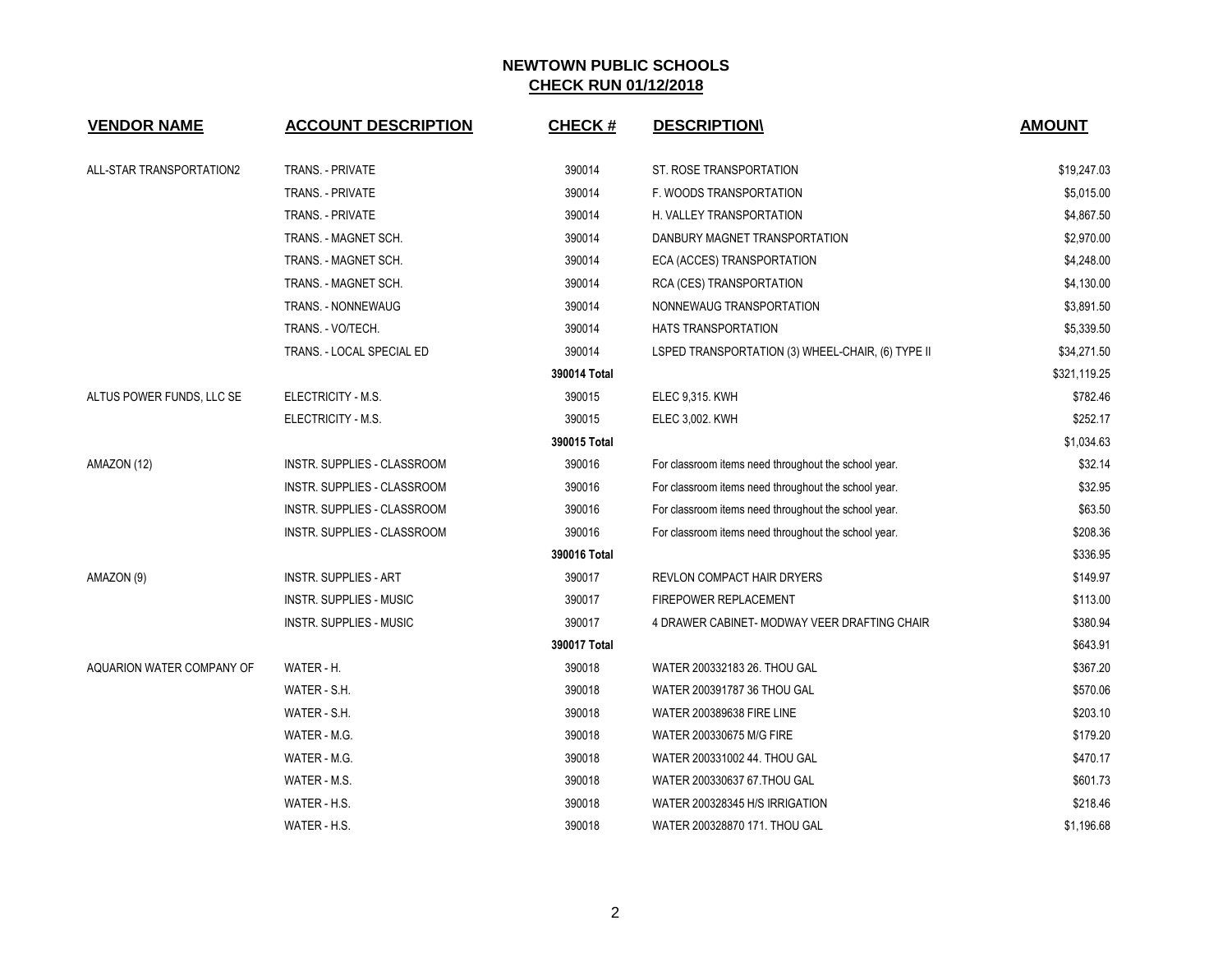| <b>VENDOR NAME</b>        | <b>ACCOUNT DESCRIPTION</b>             | <b>CHECK#</b> | <b>DESCRIPTION\</b>                                               | <b>AMOUNT</b> |
|---------------------------|----------------------------------------|---------------|-------------------------------------------------------------------|---------------|
| AQUARION WATER COMPANY OF | WATER - H.S.                           | 390018        | WATER 200331205 1. TOU GAL                                        | \$42.12       |
|                           | WATER - H.S.                           | 390018        | WATER 200327318 FIRE                                              | \$179.20      |
|                           |                                        | 390018 Total  |                                                                   | \$4,027.92    |
| <b>ASCD</b>               | OTHER SUPPLIES - STAFF DEVELOP.        | 390019        | Six Step Process for Teaching Vocab DVD, Teaching Vocab           | \$486.51      |
|                           |                                        | 390019 Total  |                                                                   | \$486.51      |
| <b>AT&amp;T MOBILITY</b>  | <b>TELEPHONE &amp; CABLE</b>           | 390020        | MOBIL PHONE 2017/18                                               | \$128.04      |
|                           |                                        | 390020 Total  |                                                                   | \$128.04      |
| BATTISTI, LAURA           | MEMBERSHIPS - WORLD LANG.              | 390021        | aati membership                                                   | \$50.00       |
|                           |                                        | 390021 Total  |                                                                   | \$50.00       |
| <b>BEE PUBLISHING C</b>   | ADVERTISING - BUS. SERV.               | 390022        | ADV 4028 DEC 2017                                                 | \$167.76      |
|                           |                                        | 390022 Total  |                                                                   | \$167.76      |
| BOB AND RAY OVERHEAD DOOR | <b>EMERGENCY REPAIRS - H.S.</b>        | 390023        | CAFÉ OVERHEAD DOOR REPAIR - NHS                                   | \$300.00      |
|                           |                                        | 390023 Total  |                                                                   | \$300.00      |
| BRADBURY, GINA P.T.       | STAFF TRAVEL - SP. ED. PREK-8          | 390024        | TRAVEL NOV 2017                                                   | \$40.02       |
|                           | STAFF TRAVEL - SP. ED. PREK-8          | 390024        | TRAVEL DEC 2017                                                   | \$18.83       |
|                           |                                        | 390024 Total  |                                                                   | \$58.85       |
| CASPA - ATTN: C. PANNOZZO | MEMBERSHIPS - SUPER.                   | 390025        | <b>MEMBERSHIP CASP</b>                                            | \$250.00      |
|                           |                                        | 390025 Total  |                                                                   | \$250.00      |
| COLLEGE BOARD, THE        | CONTRACTED SERV. - GUIDANCE            | 390026        | PSAT 10 AND 11TH GRADE                                            | \$9,912.00    |
|                           |                                        | 390026 Total  |                                                                   | \$9,912.00    |
| CONNEC-TO-TALK            | PROF. SERV. - PSYCH/MED. EVAL.         | 390027        | BCBA CONSULT 01/02/2018                                           | \$467.50      |
|                           | PROF. SERV. - PSYCH/MED. EVAL.         | 390027        | ABA SERV 01/02-01/03/2018                                         | \$560.00      |
|                           |                                        | 390027 Total  |                                                                   | \$1,027.50    |
| DCS PROMOTIONS LLC        | <b>SECURITY SUPPLIES</b>               | 390028        | #3100 Yukon 3-in-1 NPS security officer winter jacket, royal blue | \$115.00      |
|                           |                                        | 390028 Total  |                                                                   | \$115.00      |
| <b>DECKWORKS LLC</b>      | CAPITAL OUTLAY-NHS AUDITORIUM PHASE II | 390029        | REAR STAGE WALL H/SSEE ATTACH                                     | \$4,000.00    |
|                           |                                        | 390029 Total  |                                                                   | \$4,000.00    |
| DEVINE, PAUL              | STAFF TRAVEL - B & G ADMIN.            | 390030        | TRAVEL DEC 2017                                                   | \$119.20      |
|                           |                                        | 390030 Total  |                                                                   | \$119.20      |
| DNR LABORATORIES LLC      | CAPITAL OUTLAY-NHS AUDITORIUM PHASE II | 390031        | ELECTRICAL MATERIAL TO MOVE OUTLETS & INTERCOM WIRING             | \$1,600.00    |
|                           | CAPITAL OUTLAY-NHS AUDITORIUM PHASE II | 390031        | <b>INDEX LIGHT POWER &amp; CONTROL</b>                            | \$1,500.00    |
|                           |                                        | 390031 Total  |                                                                   | \$3,100.00    |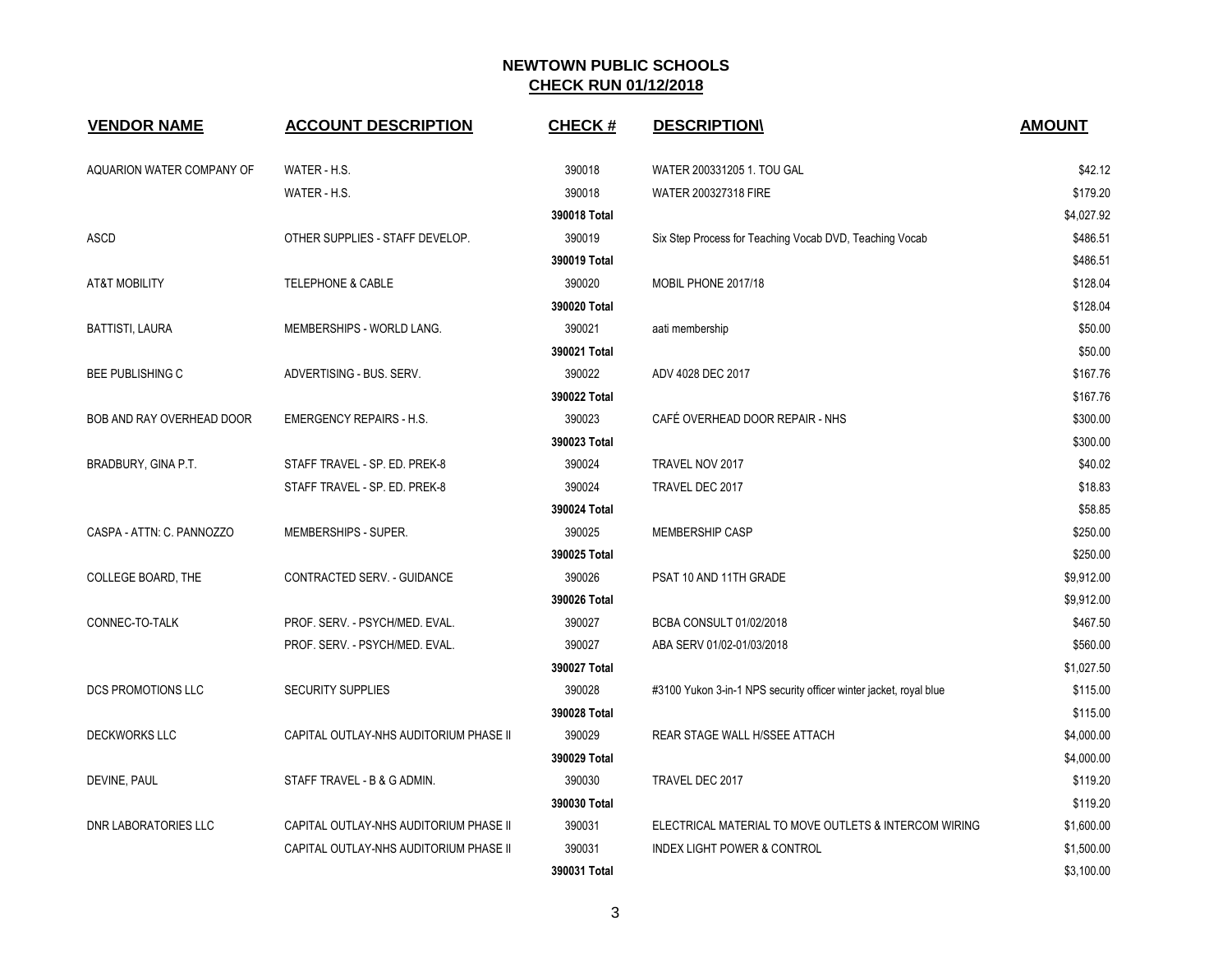| <b>VENDOR NAME</b>              | <b>ACCOUNT DESCRIPTION</b>              | <b>CHECK#</b> | <b>DESCRIPTION\</b>                    | <b>AMOUNT</b> |
|---------------------------------|-----------------------------------------|---------------|----------------------------------------|---------------|
| EAST RIVER ENERGY INC.          | FUEL OIL - HOM.                         | 390032        | OIL 1134.1 GAL HOM                     | \$2,139.64    |
|                                 | FUEL OIL - HOM.                         | 390032        | OIL 3701.0 GAL HOM                     | \$6,982.46    |
|                                 | FUEL OIL - RIS.                         | 390032        | OIL 7199.0 GAL RIS                     | \$13,581.94   |
|                                 | FUEL OIL - H.S.                         | 390032        | OIL 880.0 GAL                          | \$1,660.24    |
|                                 | FUEL OIL - H.S.                         | 390032        | OIL 395.1 GAL MAINT GARAGE             | \$745.42      |
|                                 | FUEL OIL - H.S.                         | 390032        | OIL 7202.0 GAL H/S                     | \$13,587.59   |
|                                 | FUEL OIL - H.S.                         | 390032        | OIL 5529.2 GAL H/S                     | \$10,419.78   |
|                                 |                                         | 390032 Total  |                                        | \$49,117.07   |
| <b>EDADVANCE</b>                | TRANS. - OUT-OF-DISTRICT                | 390033        | TRANSP DEC 2018                        | \$79,594.96   |
|                                 |                                         | 390033 Total  |                                        | \$79,594.96   |
| <b>ENVIRO WASTE</b>             | CONTRACTED SERV. - TECH ED.             | 390034        | WASTE REMOVAL                          | \$110.00      |
|                                 |                                         | 390034 Total  |                                        | \$110.00      |
| EVERSOURCE (ELEC-BOE)           | ELECTRICITY - M.S.                      | 390035        | ELEC 51352546030 2,245.2 KWH           | \$417.95      |
|                                 | ELECTRICITY - H.S.                      | 390035        | ELEC 51356633040                       | \$44.25       |
|                                 | ELECTRICITY - H.S.                      | 390035        | ELEC 51418253076 327600.00 KWH         | \$43,908.26   |
|                                 |                                         | 390035 Total  |                                        | \$44,370.46   |
| EVERSOURCE (GAS-BOE)            | PROPANE & NATURAL GAS - HAW.            | 390036        | GAS 57890556004 3,690. CCF             | \$2,703.68    |
|                                 | PROPANE & NATURAL GAS - M.G.            | 390036        | GAS 57511457020 5270. CCF              | \$3,893.08    |
|                                 | PROPANE & NATURAL GAS - RIS.            | 390036        | GAS 57526160064 251.50 CCF             | \$297.21      |
|                                 | <b>PROPANE &amp; NATURAL GAS - RIS.</b> | 390036        | GAS 57410220032 560. CCF               | \$3,125.83    |
|                                 | PROPANE & NATURAL GAS - M.S.            | 390036        | GAS 57201350022 9537.70 CCF            | \$5,641.18    |
|                                 | PROPANE & NATURAL GAS - H.S.            | 390036        | GAS 57445161052 3870. CCF              | \$7,319.50    |
|                                 |                                         | 390036 Total  |                                        | \$22,980.48   |
| <b>F &amp; M ELECTRICAL SUP</b> | B. & G. REPAIRS - H.S.                  | 390037        | REPAIR GFCI TRIPPING IN GRNHSE - NHS   | \$1,026.26    |
|                                 | B. & G. REPAIRS - H.S.                  | 390037        | LIGHTING REPAIR PARTS - NHS AUDITORIUM | \$909.24      |
|                                 | B. & G. REPAIRS - H.S.                  | 390037        | PLUGS / PLATES - NHS AUDITORIUM        | \$10.82       |
|                                 | B. & G. REPAIRS - M.S.                  | 390037        | BREAKER REPAIR FOR DISHWASHER - NMS    | \$45.01       |
|                                 |                                         | 390037 Total  |                                        | \$1,991.33    |
| FOLLETT SCHOOL SOLUTIONS        | <b>SUPPLIES - LIBRARY</b>               | 390038        | AV titles. Please see attached.        | \$90.13       |
|                                 | <b>SUPPLIES - LIBRARY</b>               | 390038        | Cataloging/processing books.           | \$84.85       |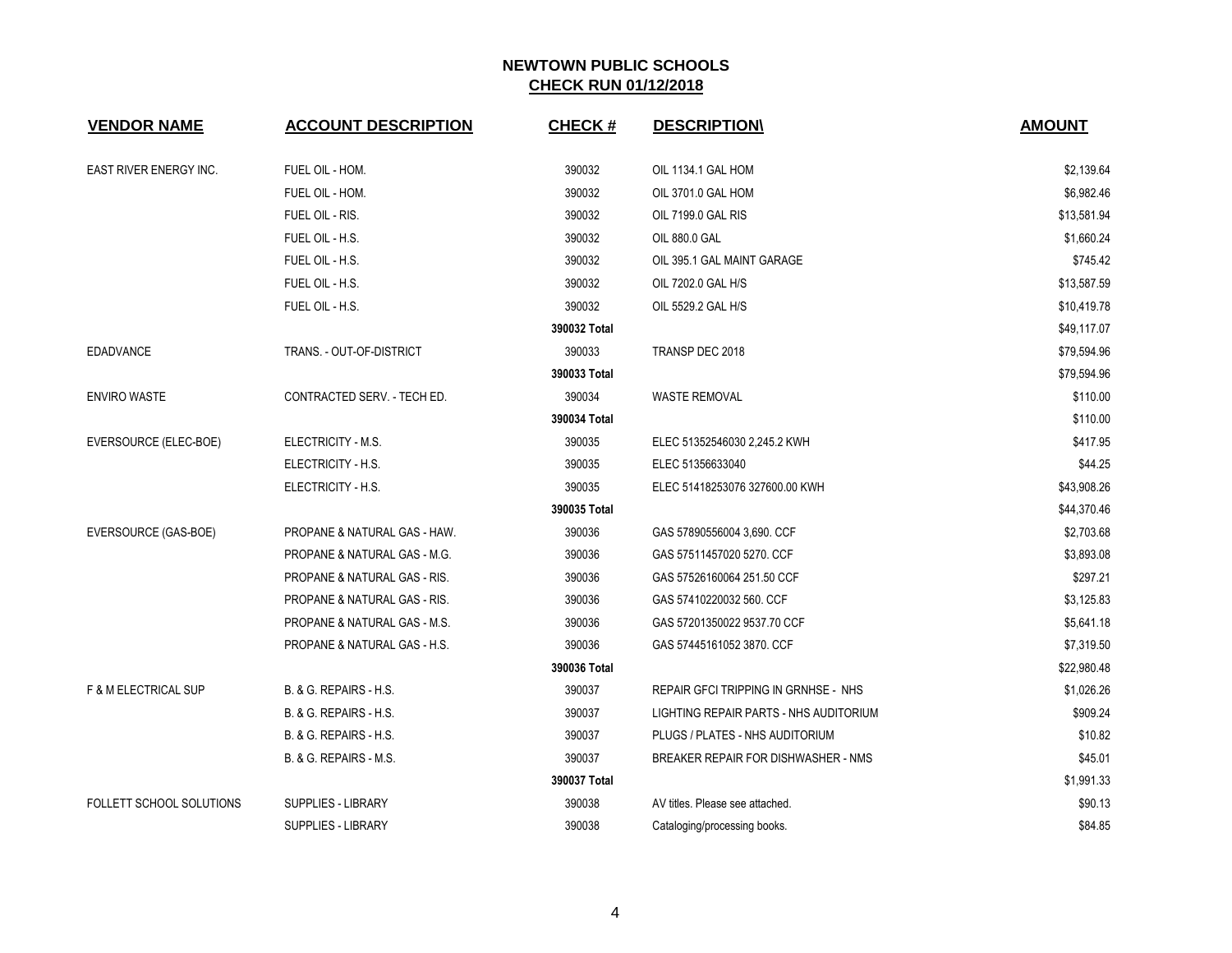| <b>VENDOR NAME</b>            | <b>ACCOUNT DESCRIPTION</b>           | <b>CHECK#</b> | <b>DESCRIPTION\</b>                            | <b>AMOUNT</b> |
|-------------------------------|--------------------------------------|---------------|------------------------------------------------|---------------|
| FOLLETT SCHOOL SOLUTIONS      | <b>SUPPLIES - LIBRARY</b>            | 390038        | Cataloging/processing AV titles. NO SHIPPING.  | \$2.07        |
|                               | <b>SUPPLIES - LIBRARY</b>            | 390038        | for books needed throughout the school year    | \$99.81       |
|                               |                                      | 390038 Total  |                                                | \$276.86      |
| <b>FOUR WINDS HOSPITAL</b>    | <b>TUTORS - HOMEBOUND</b>            | 390039        | <b>TUTORS - HOMEBOUND</b>                      | \$1,995.00    |
|                               |                                      | 390039 Total  |                                                | \$1,995.00    |
| <b>HUSSEY SEATING COMPANY</b> | <b>EMERGENCY REPAIRS - HOM.</b>      | 390040        | GYM WALL PAD REPLACE - HOM                     | \$18,310.00   |
|                               | <b>EMERGENCY REPAIRS - H.S.</b>      | 390040        | GYM BLEACHER CABLES / BBALL HOOP REPAIRS - NHS | \$940.00      |
|                               |                                      | 390040 Total  |                                                | \$19,250.00   |
| <b>LEARNING A-Z</b>           | INSTR. SUPPLIES - SP. ED. PREK-8     | 390041        | RENEWAL ORDER NUMBER 6230576 FOR READING A-Z   | \$109.95      |
|                               |                                      | 390041 Total  |                                                | \$109.95      |
| MAHONEY SABOL CPAS & ADVI     | PROF. SERV. - BUS. SERV              | 390042        | <b>PROF SERV</b>                               | \$1,500.00    |
|                               |                                      | 390042 Total  |                                                | \$1,500.00    |
| MASON W.B. INC.               | OFF. SUPPLIES - BUS. SERV.           | 390043        | <b>SUPPLIES 2017/18</b>                        | \$80.30       |
|                               | OFF. SUPPLIES - BUS. SERV.           | 390043        | COFFEE 2017/18                                 | \$52.45       |
|                               | OFF. SUPPLIES - BUS. SERV.           | 390043        | COFFEE 2017/18                                 | \$20.98       |
|                               | INSTR. SUPPLIES - SOC. STUDIES       | 390043        | See attached list Social Studies               | (\$89.50)     |
|                               | INSTR. SUPPLIES - SOC. STUDIES       | 390043        | See attached list Social Studies               | \$15.40       |
|                               | <b>INSTR. SUPPLIES - ENGLISH</b>     | 390043        | Classroom Markers, Gel Pens, staplers          | \$43.52       |
|                               | INSTR. SUPPLIES - SCIENCE            | 390043        | Sheet Protectors, tape, staplers               | \$140.00      |
|                               | <b>INSTR. SUPPLIES - MATH</b>        | 390043        | MEA05676 SPRIALQUAD RULED NOTEBOOK, 1 SUB      | \$110.50      |
|                               | INSTR. SUPPLIES - SOC. STUDIES       | 390043        | 16 BOX VUE PKS G.MOUNTAIN                      | (\$129.90)    |
|                               | <b>INSTR. SUPPLIES - ART</b>         | 390043        | AMACO GLAZE-GLOSS 16 OZ                        | (\$43.24)     |
|                               | INSTR. SUPPLIES - SP. ED. H.S.       | 390043        | SUPPLIES NHS                                   | \$118.66      |
|                               | <b>B&amp;G SUPPLIES - CUSTODIAL</b>  | 390043        | ICE MELT - ALL SCHOOLS (CUST SUPPLIES)         | \$2,325.05    |
|                               | INSTR. SUPPLIES - ENGLISH            | 390043        | swiffer refills                                | \$13.99       |
|                               | INSTR. SUPPLIES - ENGLISH            | 390043        | 12 x 16 white construction paper               | \$41.75       |
|                               | INSTR. SUPPLIES - ENGLISH            | 390043        | 12 x 16 white construction paper               | \$25.05       |
|                               | INSTR. SUPPLIES - ENGLISH            | 390043        | <b>Examination Blue Books</b>                  | \$71.00       |
|                               | <b>INSTR. SUPPLIES - WORLD LANG.</b> | 390043        | <b>Examination Blue Books</b>                  | \$35.50       |
|                               | INSTR. SUPPLIES - SCIENCE            | 390043        | <b>Examination Blue Books</b>                  | \$35.50       |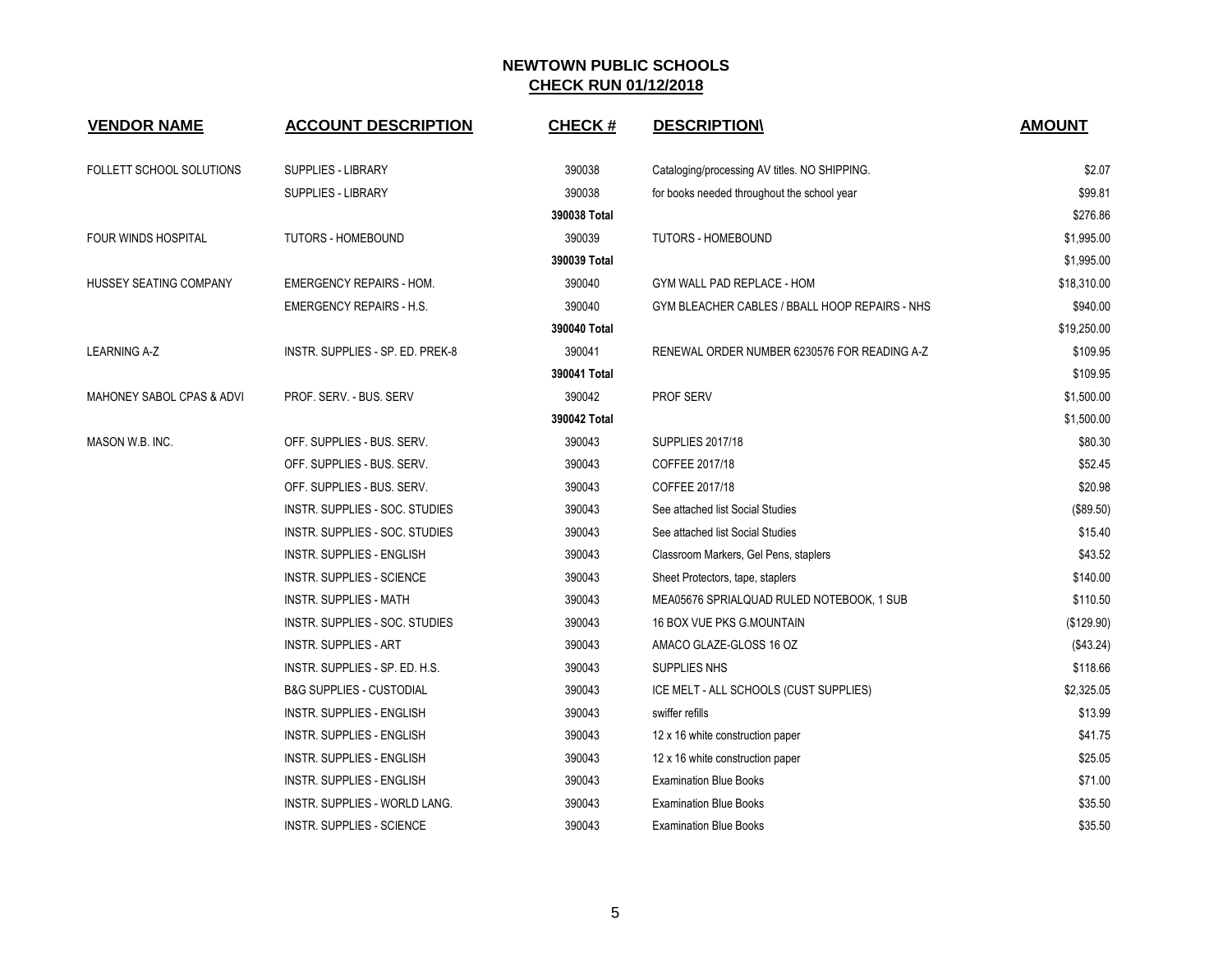| <b>VENDOR NAME</b>        | <b>ACCOUNT DESCRIPTION</b>        | <b>CHECK#</b> | <b>DESCRIPTION\</b>                    | <b>AMOUNT</b> |
|---------------------------|-----------------------------------|---------------|----------------------------------------|---------------|
| MASON W.B. INC.           | INSTR. SUPPLIES - SOC. STUDIES    | 390043        | <b>Examination Blue Books</b>          | \$71.00       |
|                           | B&G SUPPLIES - ADMIN.             | 390043        | BOTTLED WATER / CUPS - MAINT DEPT.     | \$55.80       |
|                           | OFF. SUPPLIES - BUS. SERV.        | 390043        | <b>SUPPLIES 2016/17</b>                | (\$14.99)     |
|                           | OFF. SUPPLIES - BUS. SERV.        | 390043        | <b>SUPPLIES 2016/17</b>                | \$75.98       |
|                           |                                   | 390043 Total  |                                        | \$3,054.80    |
| MEYER WILLIAM B.INC.      | OFF. SUPPLIES - PUPIL SERV.       | 390044        | STORAGE SPEC ED RECORDS                | \$83.50       |
|                           |                                   | 390044 Total  |                                        | \$83.50       |
| <b>MITCHELL</b>           | FUEL FOR VEHICLES - TRANS.        | 390045        | GAS 906.4 PROPANE                      | \$987.98      |
|                           | FUEL FOR VEHICLES - TRANS.        | 390045        | GAS 1600.0 PROPANE                     | \$1,744.00    |
|                           |                                   | 390045 Total  |                                        | \$2,731.98    |
| MORSE & CO, E.A.          | REPAIRS - CUSTODIAL               | 390046        | CUSTODIAL MACHINE REPAIR PARTS - NMS   | \$707.63      |
|                           | <b>REPAIRS - CUSTODIAL</b>        | 390046        | <b>CUSTODIAL MACHINE REPAIRS - HOM</b> | \$96.50       |
|                           |                                   | 390046 Total  |                                        | \$804.13      |
| NAGEL ELECTRIC LLC        | <b>B. &amp; G. REPAIRS - H.</b>   | 390047        | <b>REPAIR LIGHT POLE WIRES - HAWL</b>  | \$760.00      |
|                           | <b>B. &amp; G. IMPROVE - M.G.</b> | 390047        | <b>REPLACE STAGE LIGHTING - NHS</b>    | \$2,500.00    |
|                           |                                   | 390047 Total  |                                        | \$3,260.00    |
| NAVIANCE INC.             | CONTRACTED SERV. - GUIDANCE       | 390048        | NAVIANCE LICENSE RENEWAL               | \$7,716.25    |
|                           |                                   | 390048 Total  |                                        | \$7,716.25    |
| <b>NECTFL</b>             | STAFF TRAIN. - CLASSROOM          | 390049        | Registration                           | \$195.00      |
|                           |                                   | 390049 Total  |                                        | \$195.00      |
| <b>NECTFL</b>             | STAFF TRAIN. - CLASSROOM          | 390050        | Registration                           | \$195.00      |
|                           |                                   | 390050 Total  |                                        | \$195.00      |
| NEW ENGLAND FITNESS DISTR | <b>REPAIRS - P.E.</b>             | 390051        | <b>WEIGHT ROOM REPAIRS</b>             | \$627.50      |
|                           |                                   | 390051 Total  |                                        | \$627.50      |
| NEWTOWN BOARD OF EDU      | MEDICAL INS. PREMIUMS             | 390052        | LONG TERM DISABILTY                    | \$2,057.66    |
|                           | <b>ADMINISTRATION FEES</b>        | 390052        | COBRA ADMIN FEES JAN 2018              | \$300.00      |
|                           | <b>ADMINISTRATION FEES</b>        | 390052        | RETIREE ADM FEES DEC 2017              | \$185.00      |
|                           | <b>LIFE INSURANCE</b>             | 390052        | <b>AD&amp;D PREMIUM</b>                | \$1,186.40    |
|                           | LIFE INSURANCE                    | 390052        | <b>LIFE PREMIUM</b>                    | \$5,932.00    |
|                           |                                   | 390052 Total  |                                        | \$9,661.06    |
| NEWTOWN CULINARY DEPT.    | INSTR. SUPPLIES - CLASSROOM       | 390053        | END OF THE YEAR FACULTY MEETING        | \$750.00      |
|                           |                                   | 390053 Total  |                                        | \$750.00      |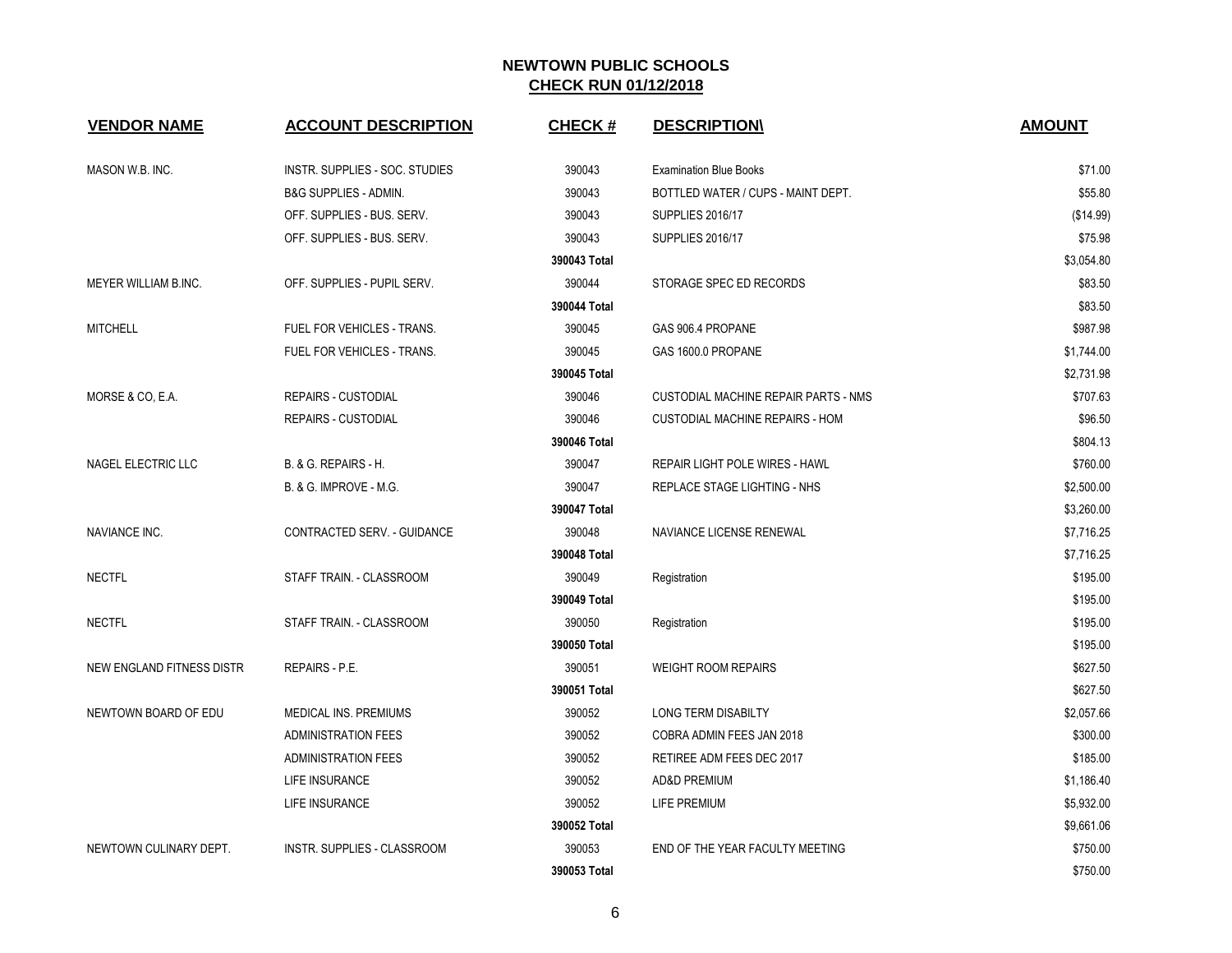| <b>VENDOR NAME</b>        | <b>ACCOUNT DESCRIPTION</b>               | <b>CHECK#</b> | <b>DESCRIPTION\</b>                                             | <b>AMOUNT</b> |
|---------------------------|------------------------------------------|---------------|-----------------------------------------------------------------|---------------|
| NEWTOWN FOOD SERVICES     | <b>INSTR. SUPPLIES - CLASSROOM</b>       | 390054        | <b>VETERAN S DAY BREAKFAST</b>                                  | \$500.00      |
|                           |                                          | 390054 Total  |                                                                 | \$500.00      |
| NEWTOWN MIDDLE SCHOOL     | CONTRACTED SERV. - SPORTS                | 390055        | For payment of basketball officials.                            | \$248.88      |
|                           |                                          | 390055 Total  |                                                                 | \$248.88      |
| NORCOM CT                 | <b>REPAIRS - SECURITY</b>                | 390056        | Shop Charge for analysis and cost to repair BOE XPR3500 Radio   | \$25.00       |
|                           | REPAIRS - SECURITY                       | 390056        | NORCOM Invoice #1040899, Monitor VI Amplified Base Power Supply | \$21.00       |
|                           | <b>REPAIRS - SECURITY</b>                | 390056        | NORCOM Invoice #1040900, Power Supply, SMPS, Micro USB          | \$21.00       |
|                           |                                          | 390056 Total  |                                                                 | \$67.00       |
| NORTHWEST VILLAGE SCHOOL  | TUITION - OUT-OF-DISTRICT                | 390057        | TUITION - OUT-OF-DISTRICT                                       | \$6,072.40    |
|                           |                                          | 390057 Total  |                                                                 | \$6,072.40    |
| NYA SPORTS & FITNESS CENT | CONTRACTED SERV. - TRANSIT.              | 390058        | NHS TRANSITION STUDENTS MEMBERSHIP                              | \$720.00      |
|                           |                                          | 390058 Total  |                                                                 | \$720.00      |
| ON TRACK KARTING BROOKFIE | CONTRACTED SERV. - T.A.P./FLEX           | 390059        | TAP FIELD TRIP                                                  | \$285.00      |
|                           |                                          | 390059 Total  |                                                                 | \$285.00      |
| PERKINS SCHOOL FOR THE BL | TUITION - OUT-OF-DISTRICT                | 390060        | TUITION - OUT-OF-DISTRICT                                       | \$16,127.30   |
|                           |                                          | 390060 Total  |                                                                 | \$16,127.30   |
| PHONAK LLC                | REPAIRS - SP/HEAR.                       | 390061        | <b>EQUIPMENT FOR AP</b>                                         | \$100.00      |
|                           |                                          | 390061 Total  |                                                                 | \$100.00      |
| PORTER PRESTON INC.       | B. & G. REPAIRS - M.G.                   | 390062        | SHADE REPLACE - MG                                              | \$412.43      |
|                           | B. & G. REPAIRS - M.S.                   | 390062        | SHADE REPLACE - NMS                                             | \$1,968.98    |
|                           | B. & G. REPAIRS - H.S.                   | 390062        | SHADE REPLACE - NHS                                             | \$419.70      |
|                           | <b>REPAIR &amp; MAINTENANCE SERVICES</b> | 390062        | SHADE REPLACE - HAWLEY                                          | \$10,068.00   |
|                           |                                          | 390062 Total  |                                                                 | \$12,869.11   |
| PSAT/NMSQT                | CONTRACTED SERV. - GUIDANCE              | 390063        | <b>PSAT TESTING</b>                                             | \$20.00       |
|                           | CONTRACTED SERV. - GUIDANCE              | 390063        | PSAT TESTING                                                    | \$288.00      |
|                           |                                          | 390063 Total  |                                                                 | \$308.00      |
| RADACHOWSKY, JENNIFER     | STAFF TRAVEL - PUPIL SERV.               | 390064        | TRAVEL DEC 2017                                                 | \$56.60       |
|                           |                                          | 390064 Total  |                                                                 | \$56.60       |
| <b>SECURE ECO SHRED</b>   | OFF. SUPPLIES - ADMIN.                   | 390065        | for monthly shredding contract                                  | \$35.00       |
|                           |                                          | 390065 Total  |                                                                 | \$35.00       |
| SHIPMAN & GOODWIN LLP     | PROF. SERV. - SP. ED. LEGAL              | 390066        | SPEC ED SERV OCT 2017                                           | \$12,339.00   |
|                           | PROF. SERV. - SP. ED. LEGAL              | 390066        | SPEC ED SERV NOV 2017                                           | \$7,469.00    |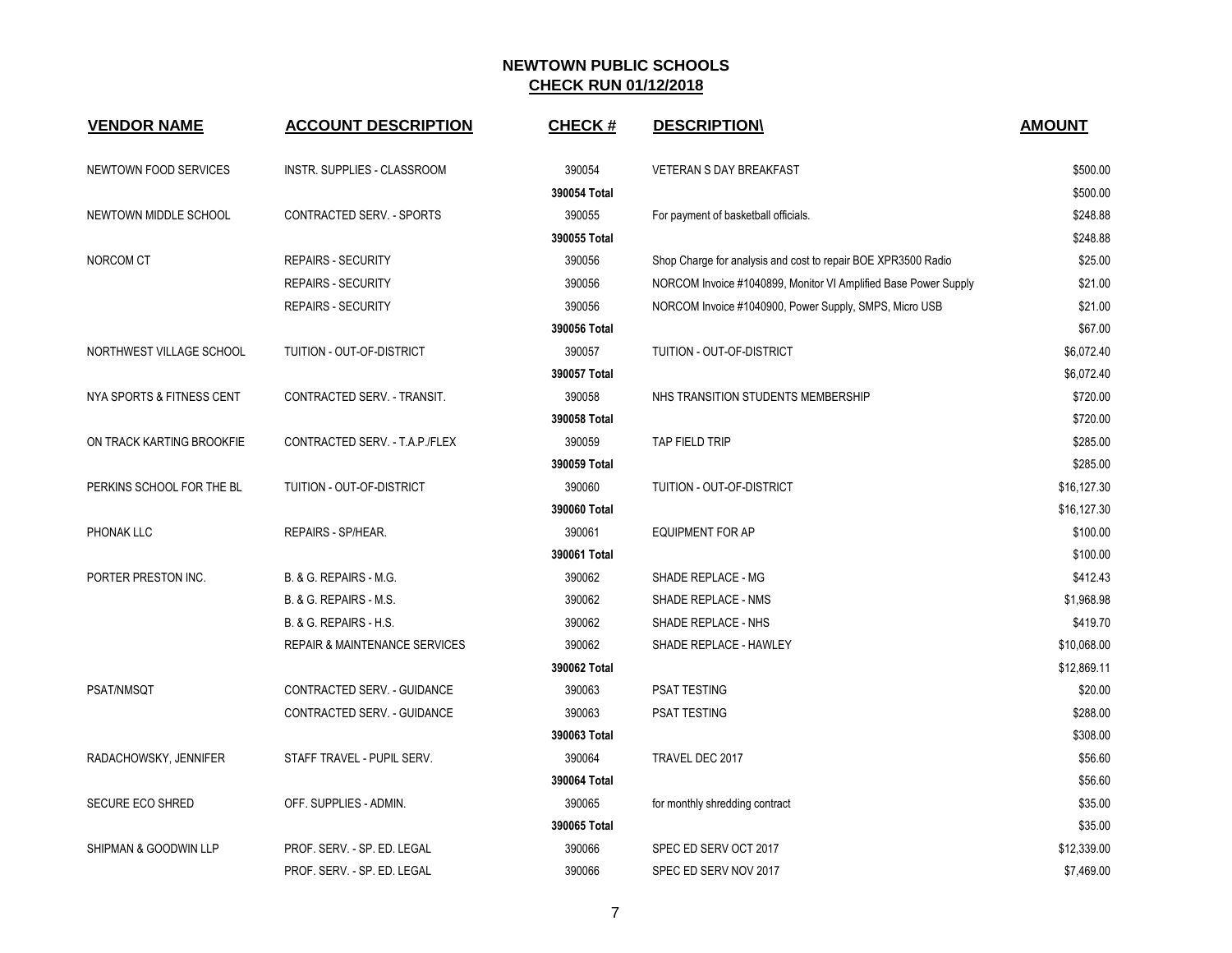| <b>VENDOR NAME</b>              | <b>ACCOUNT DESCRIPTION</b>       | <b>CHECK#</b> | <b>DESCRIPTION\</b>                          | <b>AMOUNT</b>       |
|---------------------------------|----------------------------------|---------------|----------------------------------------------|---------------------|
|                                 |                                  |               |                                              |                     |
| SHIPMAN & GOODWIN LLP           | PROF. SERV. - SUPER.             | 390066        | PROF SERV OCT 2017                           | \$3,106.00          |
|                                 | PROF. SERV. - SUPER.             | 390066        | PROF SERV NOV 2017                           | \$3,261.00          |
|                                 |                                  | 390066 Total  |                                              | \$26,175.00         |
| SKOLAS, CAROL                   | <b>INSTR. SUPPLIES - ART</b>     | 390067        | portfolio reception                          | \$38.69             |
|                                 |                                  | 390067 Total  |                                              | \$38.69             |
| TOM'S SERVICE LLC               | <b>REPAIRS - CAFETERIA</b>       | 390068        | <b>REPAIR OVEN</b>                           | \$80.00             |
|                                 | REPAIRS - CAFETERIA              | 390068        | REPAIR THERMOSTAT STEAM TABLE                | \$977.60            |
|                                 |                                  | 390068 Total  |                                              | \$1,057.60          |
| <b>TORRCO</b>                   | <b>B&amp;G SUPPLIES - MAINT.</b> | 390069        | <b>VENT / GLUGGS - PLUMBING SUPPLIES</b>     | \$113.85            |
|                                 | B. & G. REPAIRS - HOM.           | 390069        | LIFT PUMP REPAIR - HOM                       | \$993.06            |
|                                 |                                  | 390069 Total  |                                              | \$1,106.91          |
| TREASURER STATE OF CONNEC       | <b>TELEPHONE &amp; CABLE</b>     | 390070        | CEN INTERNET ACCESS                          | \$2,385.00          |
|                                 |                                  | 390070 Total  |                                              | \$2,385.00          |
| UNIVERSAL SEPTIC LLC            | B&G CONTRACTED SERV.             | 390071        | SEPTIC TANK / GREASE PIT PUMPING - 2017-2018 | \$1,950.00          |
|                                 |                                  | 390071 Total  |                                              | \$1,950.00          |
| <b>US GAMES</b>                 | INSTR. SUPPLIES - P.E.           | 390072        | Physical Education Supplies 2017-2018        | \$199.96            |
|                                 | <b>INSTR. SUPPLIES - P.E.</b>    | 390072        | ship/hand                                    | \$34.00<br>\$233.96 |
|                                 |                                  | 390072 Total  |                                              |                     |
| WEBB F.W COMPANY                | <b>B&amp;G SUPPLIES - MAINT.</b> | 390073        | ANTI FREEZE - MAINT SUPPLIES                 | \$979.38            |
|                                 |                                  | 390073 Total  |                                              | \$979.38            |
| <b>WELLSPRING FOUNDATION</b>    | TUITION - OUT-OF-DISTRICT        | 390074        | TUITION - OUT-OF-DISTRICT                    | \$5,013.12          |
|                                 | TUITION - OUT-OF-DISTRICT        | 390074        | TUITION - OUT-OF-DISTRICT                    | \$195.00            |
|                                 | TUITION - OUT-OF-DISTRICT        | 390074        | TUITION - OUT-OF-DISTRICT                    | \$5,013.12          |
|                                 | TUITION - OUT-OF-DISTRICT        | 390074        | TUITION - OUT-OF-DISTRICT                    | \$162.50            |
|                                 | TUITION - OUT-OF-DISTRICT        | 390074        | TUITION - OUT-OF-DISTRICT                    | \$10,566.66         |
|                                 | TUITION - OUT-OF-DISTRICT        | 390074        | TUITION - OUT-OF-DISTRICT                    | \$5,013.12          |
|                                 |                                  | 390074 Total  |                                              | \$25,963.52         |
| WILCO SALES & SERVICE INC.      | <b>EMERGENCY REPAIRS - S.H.</b>  | 390075        | ACCORDION DOOR REPAIR - SH                   | \$295.00            |
|                                 |                                  | 390075 Total  |                                              | \$295.00            |
| <b>WILLCO SALES &amp; SERVI</b> | <b>EMERGENCY REPAIRS - H.</b>    | 390076        | EXTERIOR DOOR REPAIR - HAWLEY                | \$295.00            |
|                                 |                                  | 390076 Total  |                                              | \$295.00            |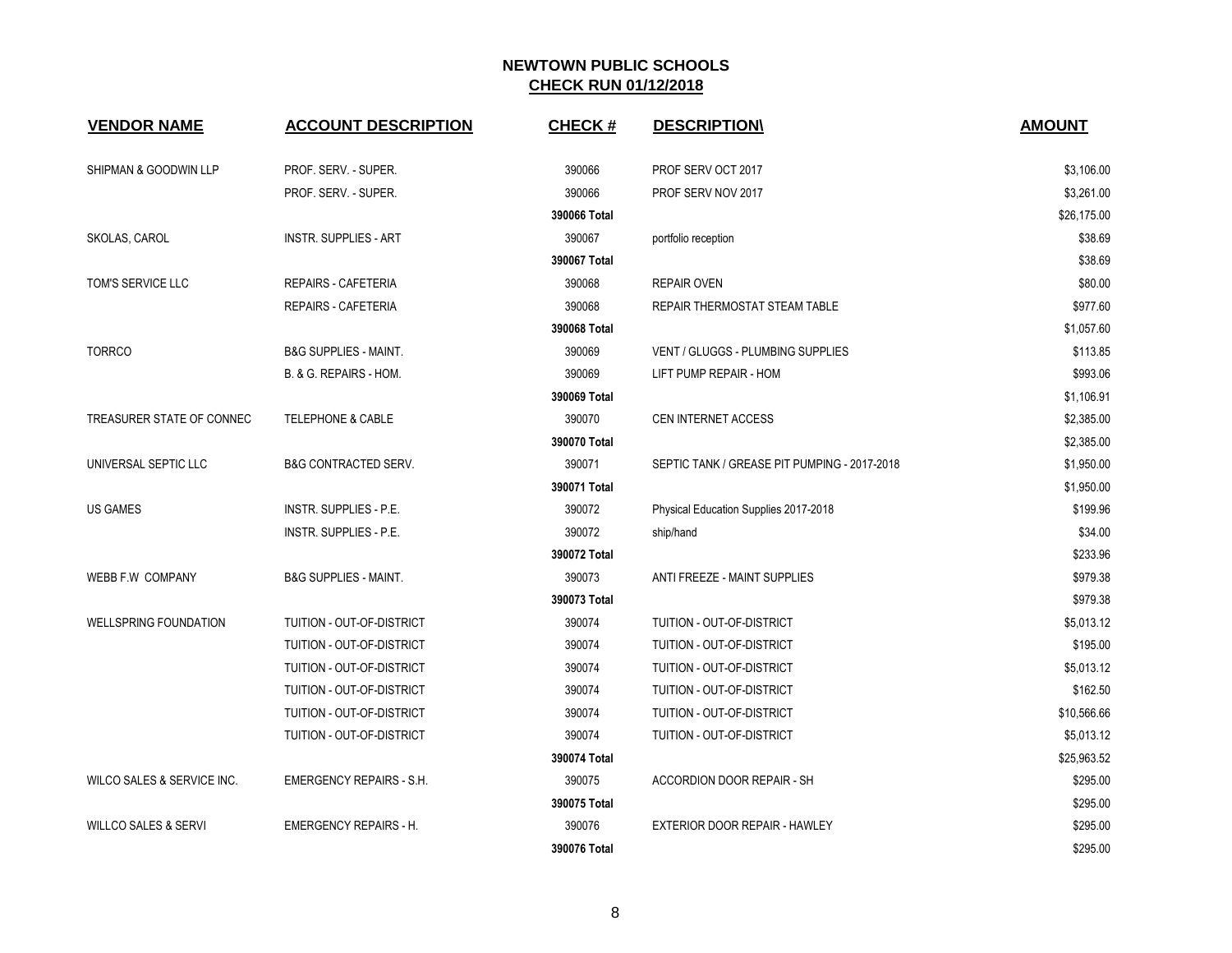| <b>VENDOR NAME</b>          | <b>ACCOUNT DESCRIPTION</b>   | <b>CHECK#</b> | <b>DESCRIPTION\</b>                     | <b>AMOUNT</b> |
|-----------------------------|------------------------------|---------------|-----------------------------------------|---------------|
| <b>BURGESS, BRENDAN</b>     | <b>TUITION REIMBURSEMENT</b> | 390077        | TUITION REIMB FALL SEMESTER 2017        | \$440.00      |
|                             |                              | 390077 Total  |                                         | \$440.00      |
| CALO, ALEXA                 | TUITION REIMBURSEMENT        | 390078        | TUITION REIMB FALL SEMESTER 2017        | \$2,018.42    |
|                             |                              | 390078 Total  |                                         | \$2,018.42    |
| CARROLL, MEGAN              | TUITION REIMBURSEMENT        | 390079        | TUITION REIMB FALL SEMESTER 2017        | \$1,009.21    |
|                             |                              | 390079 Total  |                                         | \$1,009.21    |
| CAVATARO, CHARLOTTE         | TUITION REIMBURSEMENT        | 390080        | TUITION REIMB FALL SEMESTER 2017        | \$1,009.21    |
|                             |                              | 390080 Total  |                                         | \$1,009.21    |
| CLOSS, JOANNA               | <b>TUITION REIMBURSEMENT</b> | 390081        | TUITION REIMB FALL SEMESTER 2017        | \$1,009.21    |
|                             |                              | 390081 Total  |                                         | \$1,009.21    |
| COELHO, STACEY              | <b>TUITION REIMBURSEMENT</b> | 390082        | TUITION REIMB FALL SEMESTER 2017        | \$2,018.42    |
|                             |                              | 390082 Total  |                                         | \$2,018.42    |
| EIDE, AMANDA                | <b>TUITION REIMBURSEMENT</b> | 390083        | TUITION REIMB FALL SEMESTER 2017        | \$1,345.61    |
|                             |                              | 390083 Total  |                                         | \$1,345.61    |
| <b>GABRIEL, JANICE</b>      | <b>TUITION REIMBURSEMENT</b> | 390084        | TUITION REIMB FALL SEMESTER 2017        | \$1,009.21    |
|                             |                              | 390084 Total  |                                         | \$1,009.21    |
| GEORGE, STEVE               | <b>TUITION REIMBURSEMENT</b> | 390085        | TUITION REIMB FALL SEMESTER 2017        | \$1,009.21    |
|                             |                              | 390085 Total  |                                         | \$1,009.21    |
| <b>GRENIER, MARIANNE S.</b> | TUITION REIMBURSEMENT        | 390086        | TUITION REIMB FALL SEMESTER 2017        | \$1,009.21    |
|                             |                              | 390086 Total  |                                         | \$1,009.21    |
| KURTZ, JAIMIE               | TUITION REIMBURSEMENT        | 390087        | TUITION REIMB FALL SEMESTER 2017        | \$2,018.42    |
|                             |                              | 390087 Total  |                                         | \$2,018.42    |
| MEYER, LISA                 | TUITION REIMBURSEMENT        | 390088        | TUITION REIMB FALL SEMESTER 2017        | \$385.00      |
|                             |                              | 390088 Total  |                                         | \$385.00      |
| NICHOLSON, DARRYL           | TUITION REIMBURSEMENT        | 390089        | TUITION REIMB FALL SEMESTER 2017        | \$2,018.42    |
|                             |                              | 390089 Total  |                                         | \$2,018.42    |
| SCHUPP. JEFFREY             | <b>TUITION REIMBURSEMENT</b> | 390090        | TUITION REIMB FALL SEMESTER 2017        | \$672.81      |
|                             |                              | 390090 Total  |                                         | \$672.81      |
| STAMM, ANASTASIA            | <b>TUITION REIMBURSEMENT</b> | 390091        | <b>TUITION REIMB FALL SEMESTER 2017</b> | \$2,018.42    |
|                             |                              | 390091 Total  |                                         | \$2,018.42    |